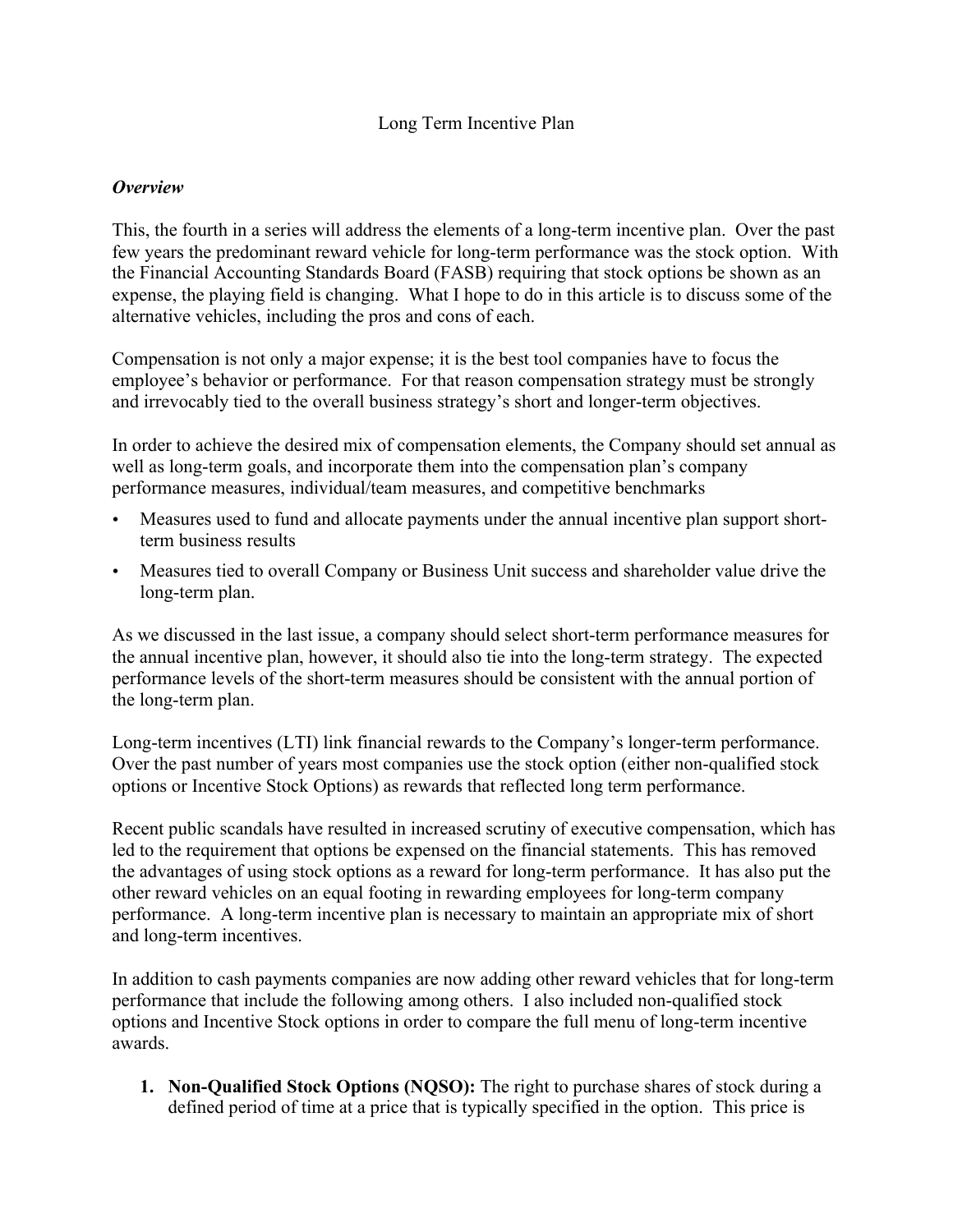normally the fair market value on the date of grant. Options usually cannot be exercised immediately when they are granted but on a later specified date. Typically the right to exercise the option or some part of the option is spread over some period of time. For example if an employee is given an option to purchase 5,000 shares of stock, they may vest over a five-year period of time. This means that at the end of each year the employee can purchase 1,000 shares of stock at the specified price, regardless of the market price on the date of purchase.

- Pro:
	- Align employees interest with shareholder interest
	- Company receives tax deduction
	- No limit on the amount that may be exercised
	- Offers potential for long-term tax deferred appreciation as company grows
	- Deliver competitive total compensation in order to recruit a qualified, diverse workforce
	- Serves as a retention tool
	- The Company gets cash upon exercise
- Con:
	- Investment is required on the part of the participant
	- Participant incurs tax liability at exercise
	- Dilutes EPS through common stock equivalents
	- Starting in 2005 the company is required to expense options, which will create reduced earnings
	- There is no benefit from dividends
- 2. Incentive stock Options (ISO): This is similar to the non-qualified option in that it is a right to purchase shares of stock during a defined period of time at a specified price. It has a number of other features as well. The tax effect of the exercise of the option can be different in that the executive can postpone the tax liability for the value derived from these options until the stock is sold, instead of incurring it when the option is exercised, and may take advantage of the more favorable treatment of long term capital gains tax instead of ordinary income tax. In order to use the long-term tax treatment, the employee is subject to certain restrictions. These restrictions include a minimum exercise price, limits on exercisability after termination of employment, the need to hold underlying shares for a minimum period after the option is exercised, and the employee must consider the benefits derived from the option in the calculation of their alternative minimum tax.
	- $\bullet$  Pro:
		- Align employees interest with shareholder interest
		- Participant's tax liability is deferred until stock sold
		- Deliver competitive total compensation in order to recruit a qualified, diverse workforce
		- Long exercise period allows participant flexibility and can be retentive
		- Participant may defer taxes or may sell the stock earlier in a disqualifying disposition
	- Con: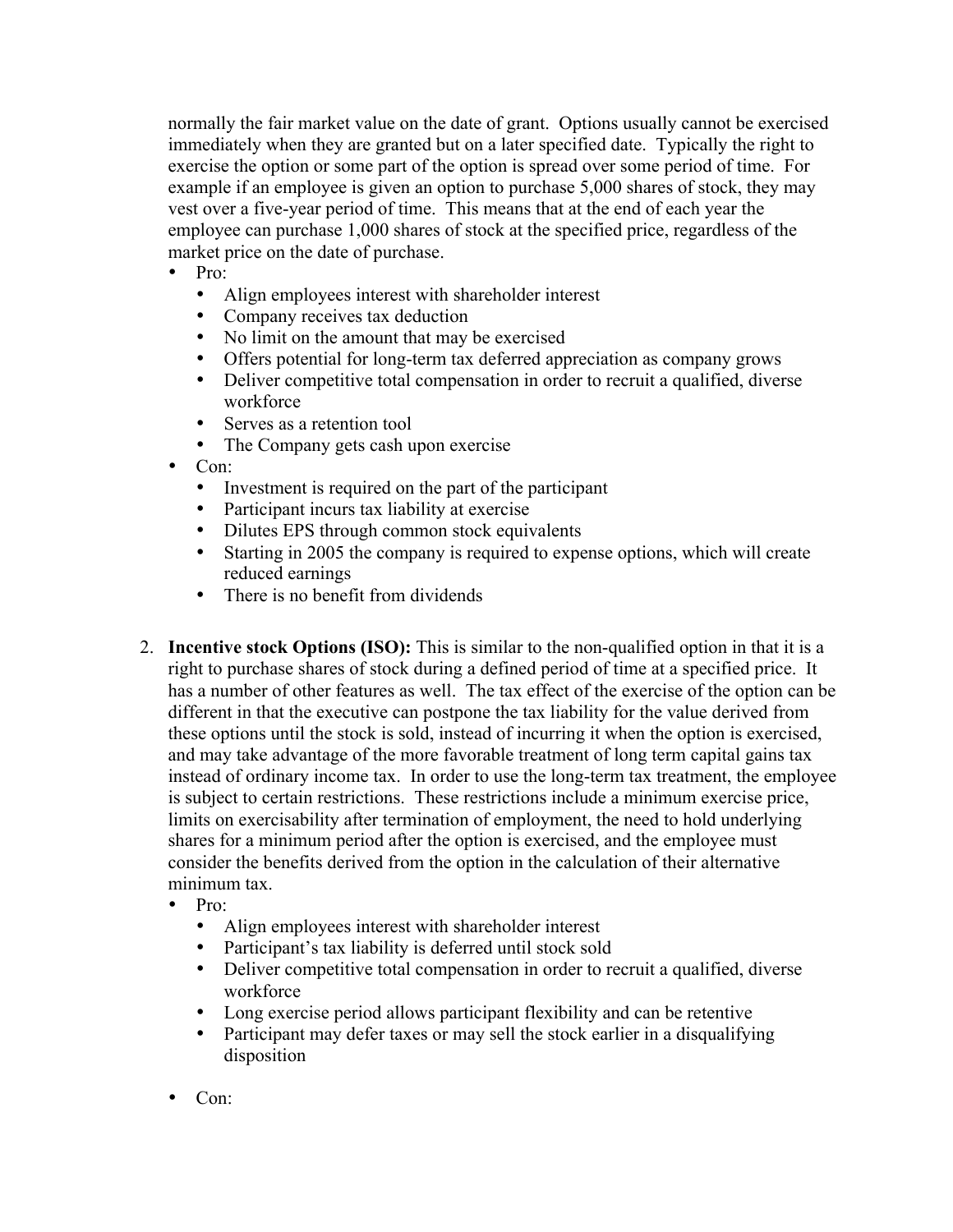- Company loses tax deduction
- Participant investment is required
- Spread at exercise is considered tax preference item for purposes of computing alternative minimum tax
- No benefit from dividends
- The rules of an ISO are confusing to the participant
- 3. Restricted Stock: An outright grant of shares to participants with restrictions as to sale, transfer and pledging. Participant receives dividends during restriction period. Restrictions lapse over a period of time. As the restrictions lapse, the participant has unrestricted shares which he or she may sell, transfer, or pledge. If participant terminates employment, all unvested shares are forfeited.
	- Pro:
		- No participant investment required
		- Promotes immediate stock ownership
		- Charge to earnings is fixed at time of grant
		- If stock appreciates, company's tax deduction exceeds fixed charge to earnings<br>• Aligns participant's interest with shareholders
		- Aligns participant's interest with shareholders
		- Vesting can be tied to performance<br>• Serves as a retention tool (stronger)
		- Serves as a retention tool (stronger retention than Options)
		- Offers participant potentially long-term appreciation as company grows
		- Participant gets benefit of dividends
	- Con:
		- Charge to earnings
		- Uses stock, so immediate dilution to EPS
		- Participant may incur tax liability before shares are sold
		- If stock depreciates, company's fixed-earnings charge exceeds tax deduction
		- May provide value to employee without a corresponding increase in stock value
- 4. Phantom Stock: Participants receive appreciation in market price, book value or formula value of a specified number of shares over a set period  $(3 - 10$  Years). Value earned is dependent upon performance level achieved over same time frame. Reward can be paid in stock or cash.
	- Pro
		- Align participant interest with stockholders
		- Does not dilute stock ownership (when paid in cash)
		- No participant investment required
		- Company receives tax deduction
		- Can be retentive if values increase
	- Con
		- Unpredictable charge to earnings
		- May result in substantial cash outflow if paid in cash
		- Does not lead to direct stock ownership unless paid in stock
		- Less flexibility since valuation date is set in advance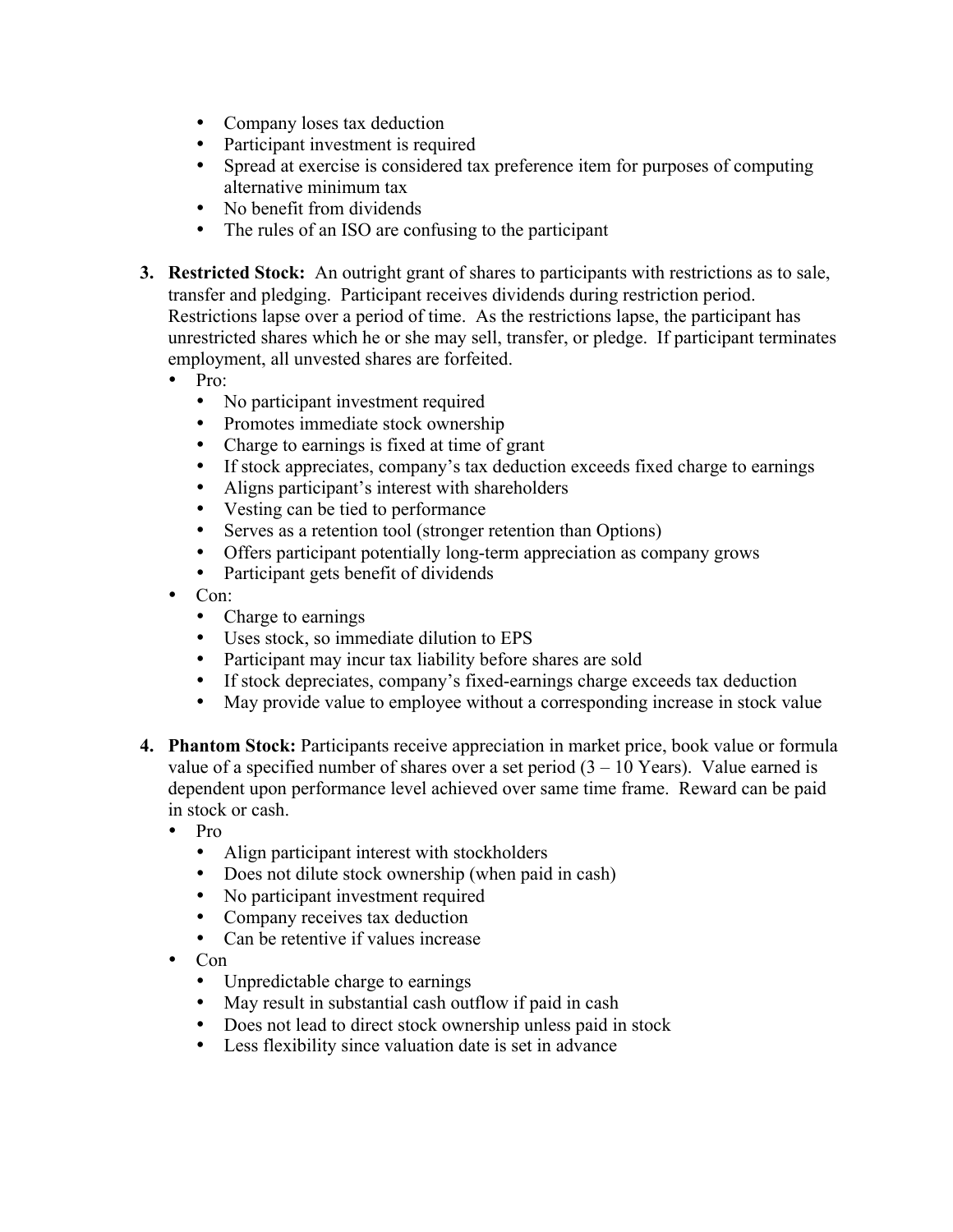- 5. Performance Shares: Participant receives contingent share units at the beginning of the performance period. At the end of the period, participant earns a portion or multiple of the contingent share units originally granted dependent upon the extent to which performance targets are met, payable in stock or cash.
	- Pro
		- No cash outlay.
		- Vesting can be tied to performance criteria.
		- Serves as a retention tool.
		- Can be aligned with shareholder interests.
		- Can typically grant restricted stock units with same intrinsic value as an option grant with fewer shares than under an option grant, causing less dilution.
		- Encourages employee ownership.
		- If award is forfeited, Company can reverse expense in current period.
	- Con
		- Uses stock.
		- Increases dilution.
		- Shares will need to be registered with the SEC and listed with NASDAQ.
		- Shareholder approval will be required under proposed NASDAQ rules.
		- Upon vesting and receipt of shares, taxes are due.
		- May provide value to employee without increase in stock price.
		- Variable accounting (quarterly profit  $\&$  loss fluctuations and less predictability)
- 6. Performance Units: Contingent units are granted at the beginning of each performance period. These units have an absolute dollar value (i.e., \$25 per unit). At the end of the period, the value of the unit earned will depend upon the extent to which performance targets are met. Payment is made in cash or stock contingent upon meeting stated performance targets over a specified period.
	- Pro
		- No participant investment required
		- Company receives tax deduction
		- Performance oriented
		- Potential maximum charge to earnings is fixed at grant
		- Participant's tax liability can be paid out of award
		- No dilution of shares outstanding unless paid in stock
	- Con
		- Charge to earnings
		- Difficulty in setting performance targets
- 7. Stock Appreciation Rights (SAR): SAR units are granted with a specific base price, typically fair market value (FMV) on grant date. Upon completion of time and/or performance-based vesting restrictions, the holder is entitled to the spread between the FMV of the stock price and the base price. Payment can be made in cash. stock, or combination.
	- Pro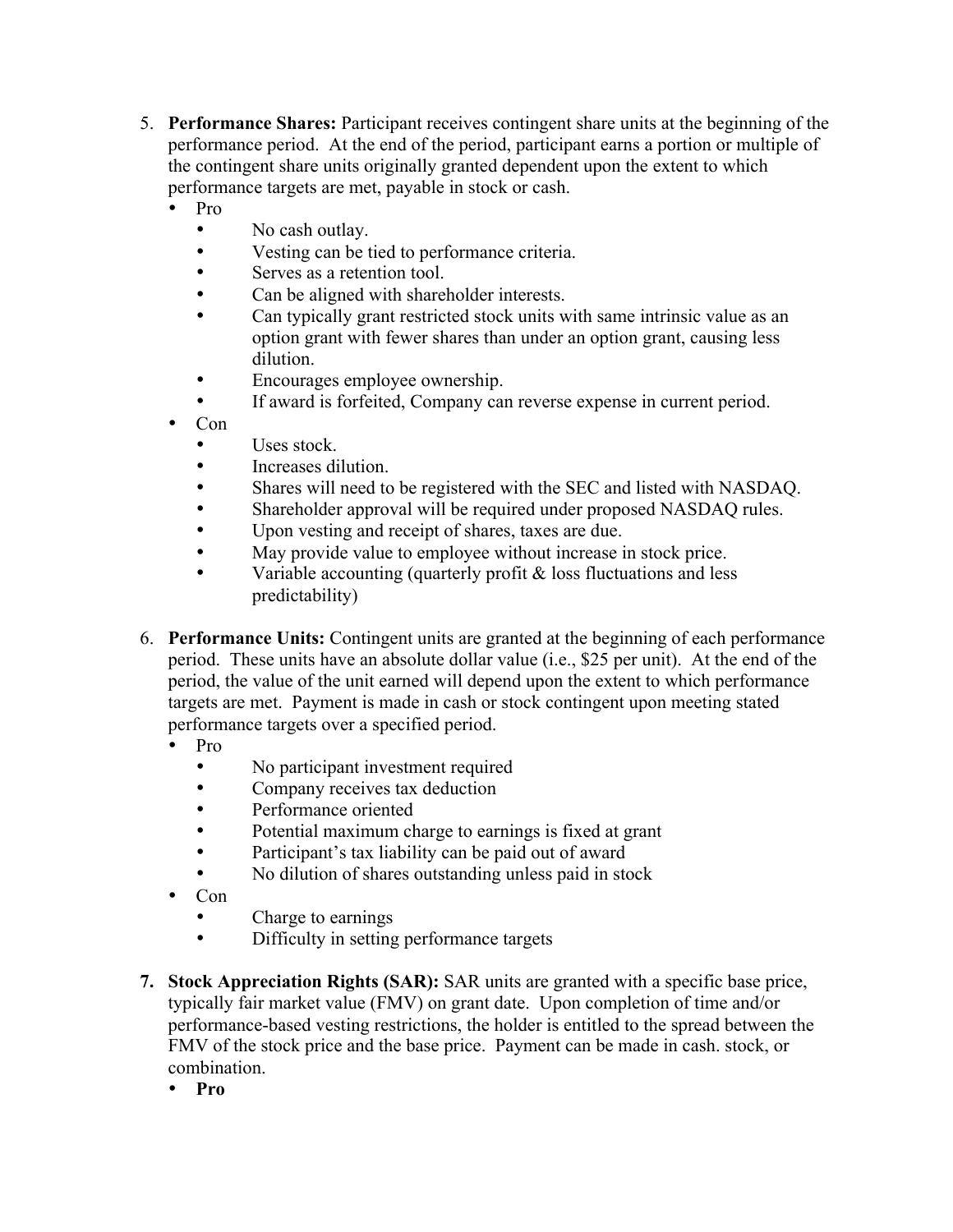- Vesting can be tied to performance criteria.
- Serves as a retention tool.
- Aligned with shareholder interests. (Unlike restricted stock, there is only value if the stock price increases after the grant date).
- It provides for cash payout, no stock will be issued upon exercise, no registration is required, the award will not result in stockholder dilution, and no stockholder approval of a plan is required unless company would like award to qualify as "performance-based compensation" under the Internal Revenue Tax Code Section  $162(m)$ .
- Con
	- Uses stock
	- Increases dilution.
	- Shares will need to be registered with the SEC and listed with NASDAQ.<br>• Shareholder approval will be required under proposed NASDAO rules.
	- Shareholder approval will be required under proposed NASDAQ rules.
	- Upon vesting and receipt of shares, taxes are due.<br>• May provide value to employee without increase i
	- May provide value to employee without increase in stock price.
	- If time-vested or TARSAP, does not qualify as "performance- based compensation" for 162m purposes.
	- If only performance-based, then variable accounting (quarterly Profit  $& Loss$ fluctuations and less predictability).

Once the vehicle is selected there are a number of other issues that must be resolved. The following are some of those items:

# *Plan design:*

- 1. Develop and set performance metrics: The performance metric that will focus the behavior of the participants on the company strategy that is desired should be selected. There are many and will vary by industry, the performance desired and may vary by the performance period.
	- a. Potential Key Metrics:
		- i. Maintenance or increase in Market Share
		- ii. Operating profit vs. Industry competitors
		- iii. Share price growth
		- iv. Earnings Per Share
		- v. Return on Equity
		- vi. Earnings before interest, taxes, depreciation, and amortization (EBITDA)
		- vii. 3 year compound growth in any of the above financial metrics
		- viii. Return on Invested Capital
			- ix. Etc.

## 2. Set the level of expected or target performance for the metric chosen.

- a. Should it be at the business plan?
- b. Should it be above or below the business plan?
- 3. Set the level of target payout